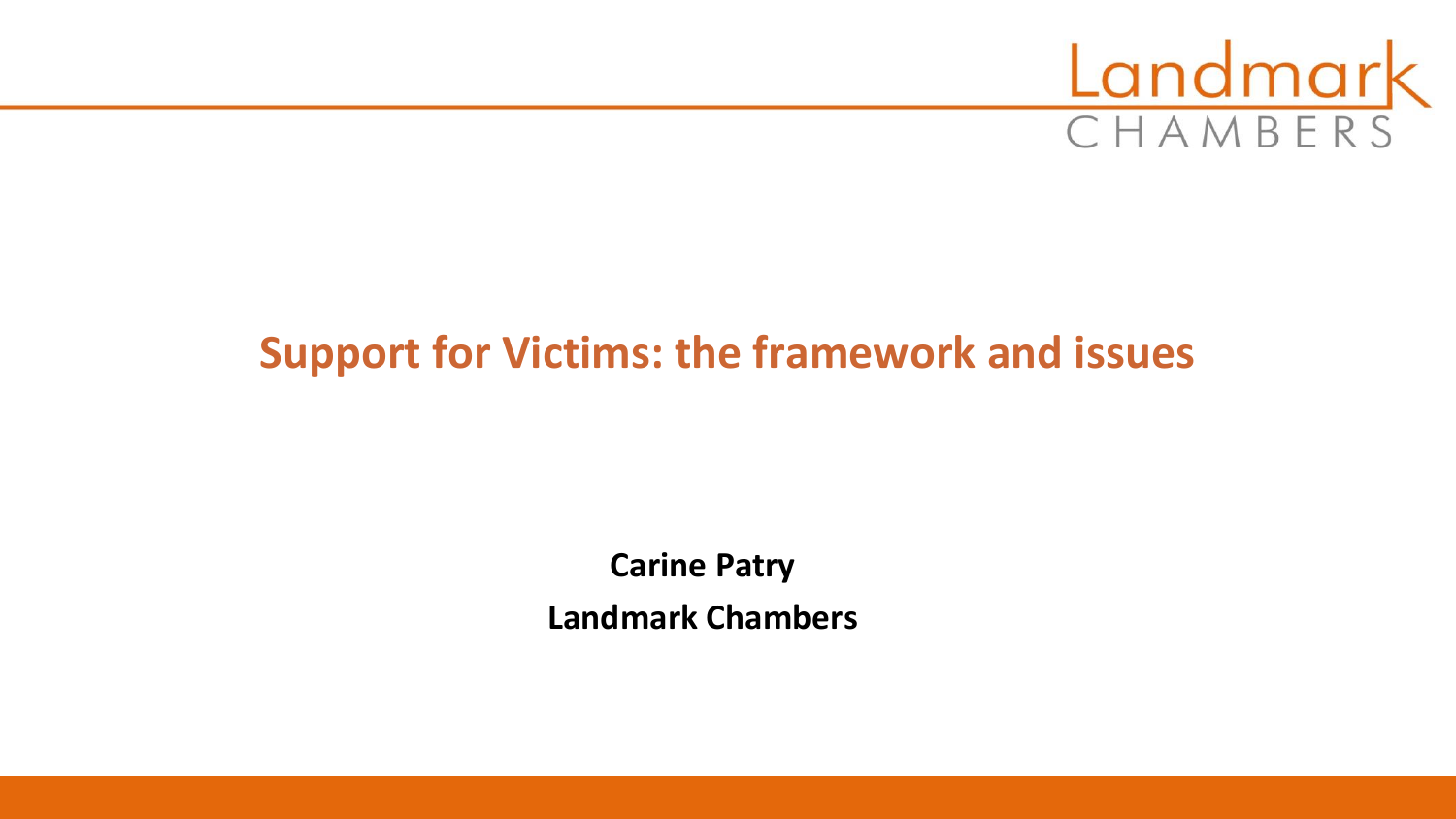

**The National Referral Mechanism (NRM) is not just a framework for identifying and referring potential victims of trafficking. It is also intended to ensure that they obtain the appropriate support which they need, once they have been referred and identified.**

**2 periods of time when support is provided:**

**(1) Where a "positive reasonable grounds" decision is made, then this triggers the "Recovery and Reflection" period**

• **This triggers support for a minimum of 45 days (used to be 14 days) but up to 90 days**

**(2) Before, during and after criminal proceedings**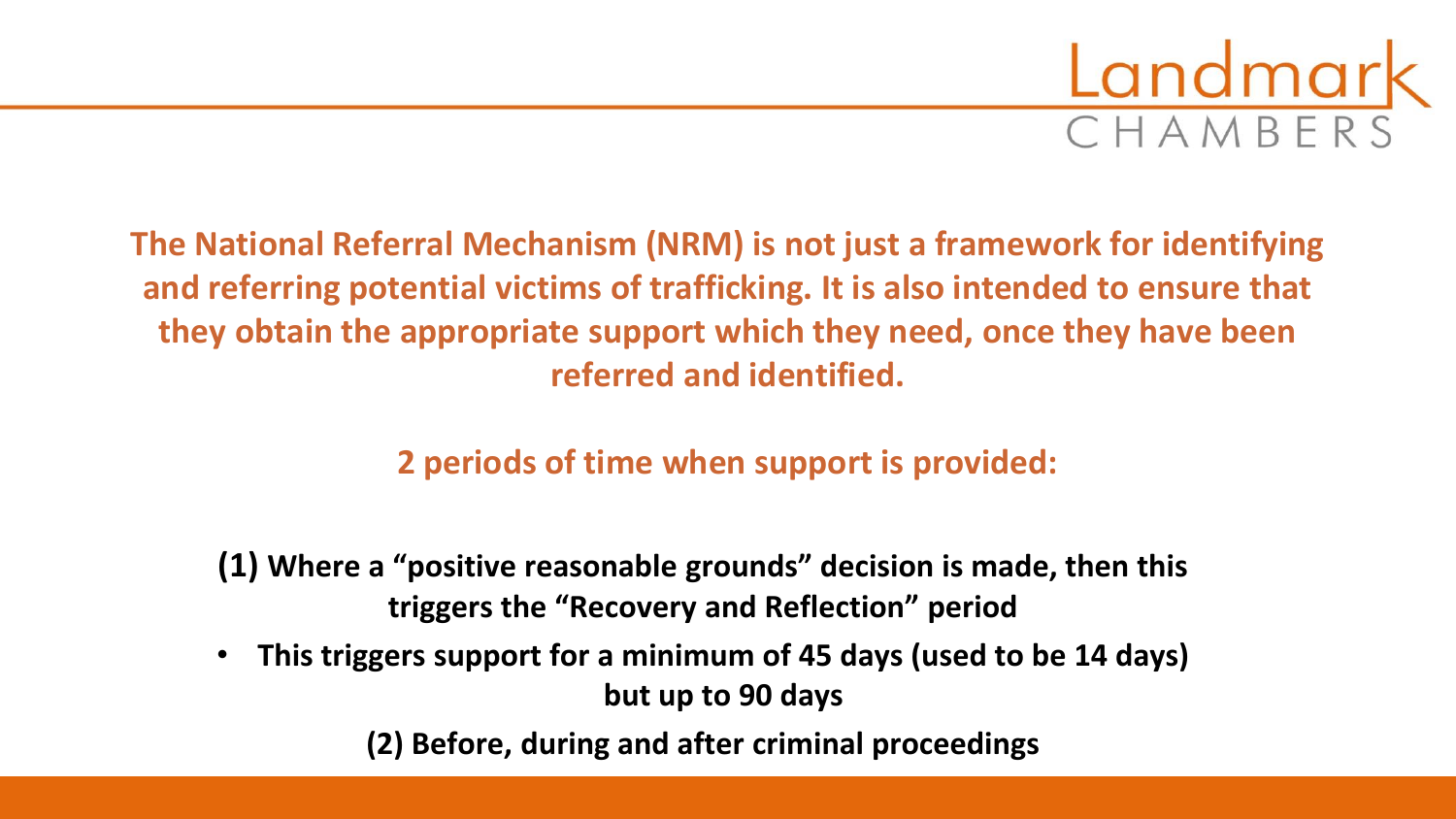**No domestic statutory basis for support**

- European Convention on Action Against Trafficking (ECAT) ratified by the UK in December 2008
- Directive 2011/36/ EU on Preventing and Combating Trafficking in Human Beings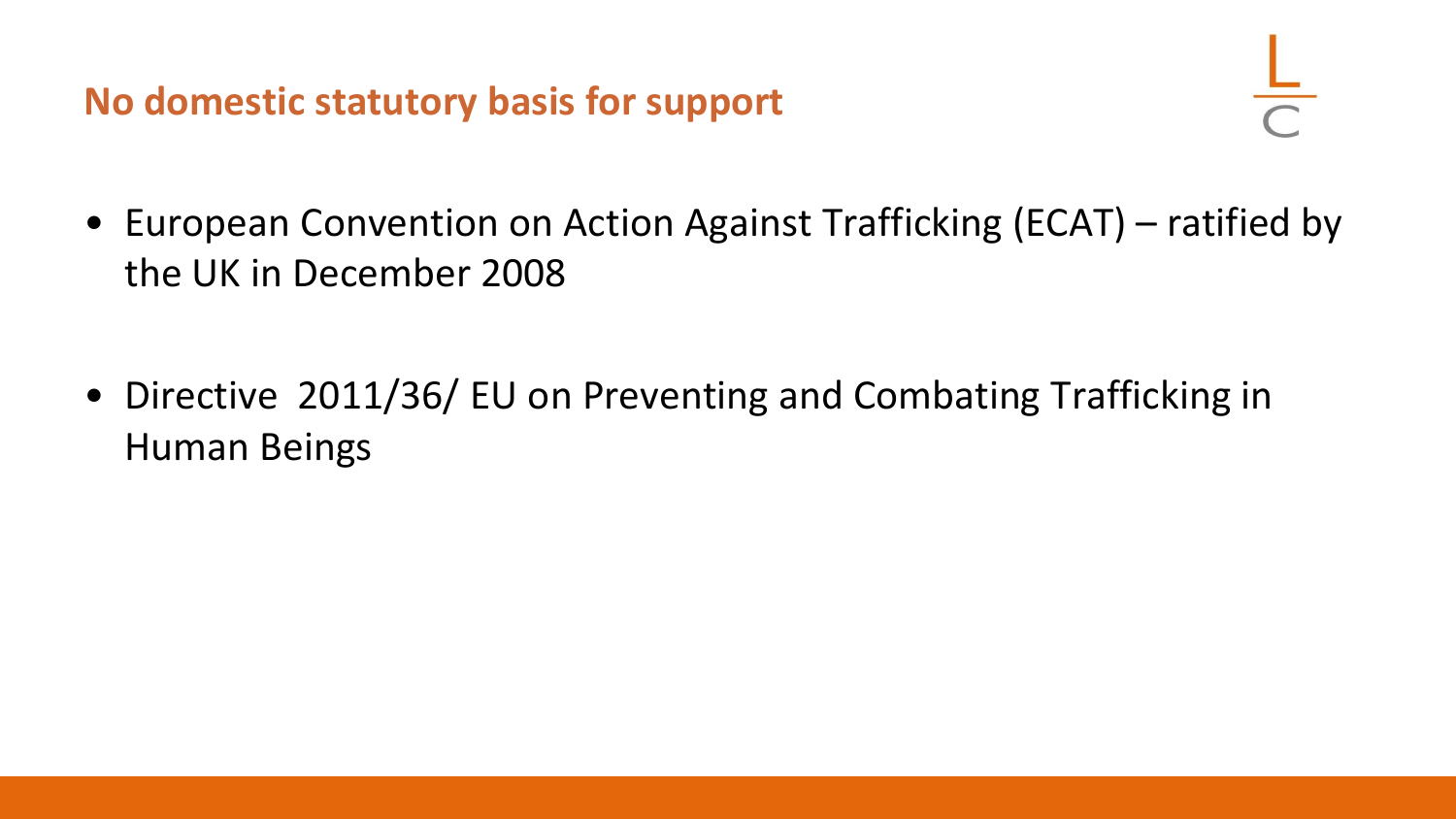#### **So what support is provided in this 45 day period?**

- ECAT Article 12 requires that victims are assisted in their "physical, psychological and social recovery"
- In practice this is meant to mean (at least):
- An appropriate standard of living (providing accommodation, psychological and material assistance)
- Access to emergency medical treatment
- Translation and interpretation services
- Counselling and information
- Assistance to enable their rights and interests to be presented in criminal proceedings
- Education for children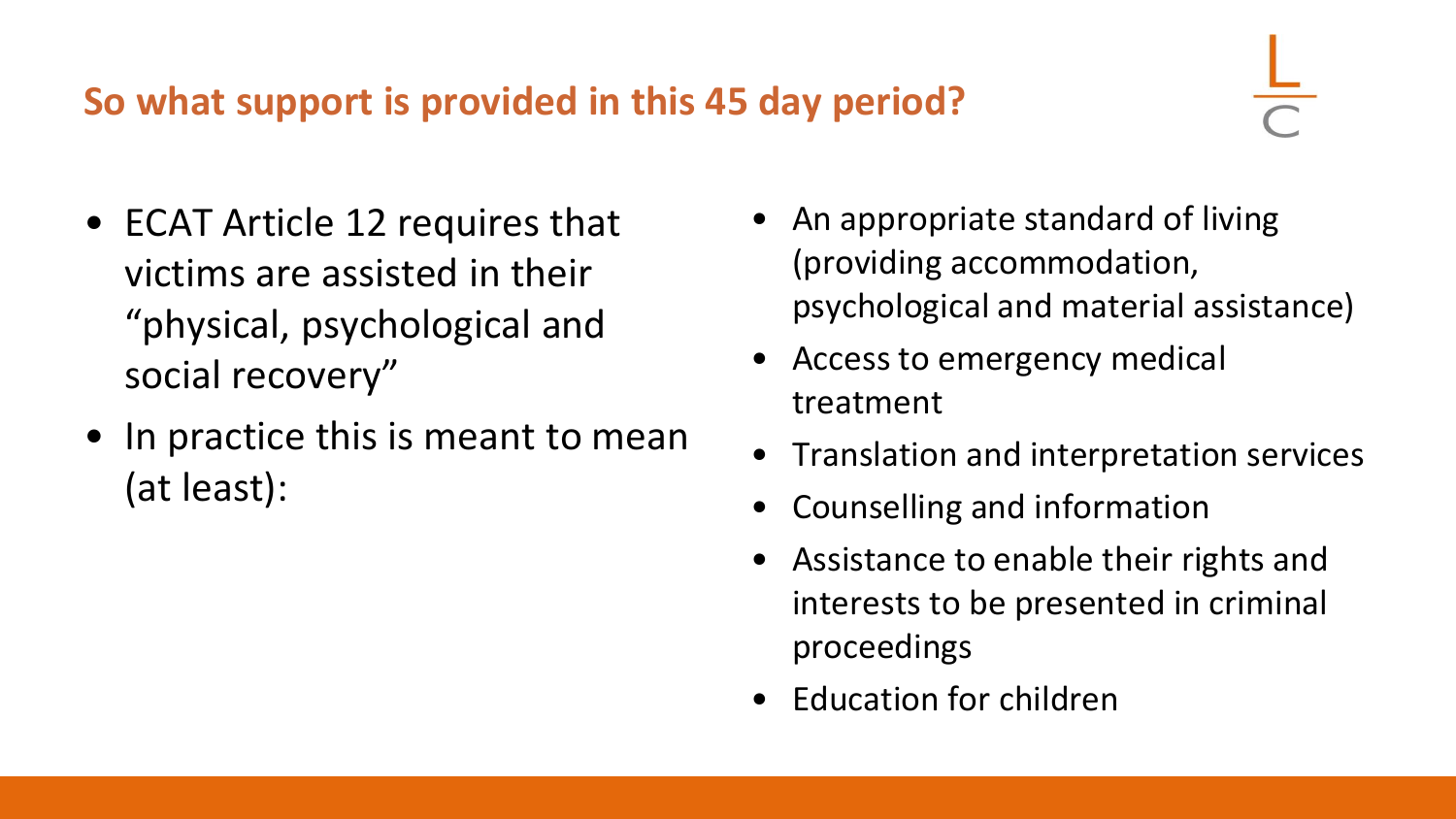# **What's the purpose of this support?**

#### **ECAT Article 13(1)**

- Tells us that the period of time granted must be sufficient to enable certain objectives to be achieved
- To allow the person to recover and escape the influence of the traffickers
- To take an informed decision on cooperating with the competent authorities

#### **What's their status during this period?**

• A potential victim of trafficking is protected during this time from expulsion from the UK, is authorised to stay in the UK and is normally granted temporary admission or temporary release as necessary.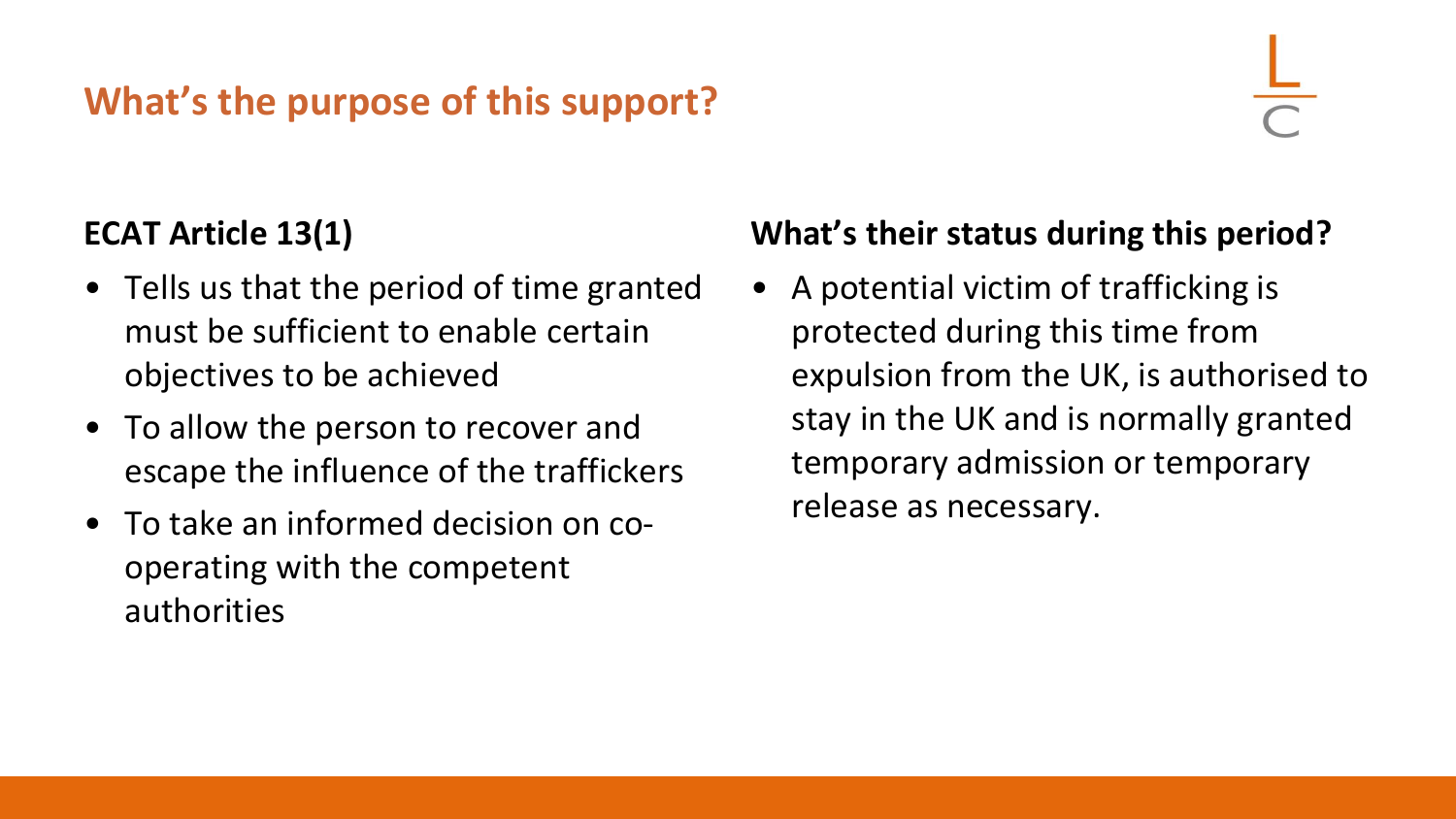# **Is everyone with a positive RG decision entitled to support?**

- Yes
- See Article 12 of ECAT
- The right to such support is not dependent on the victim reporting trafficking to the police
- The right does not depend on there being an active investigation
- Or co-operation with the police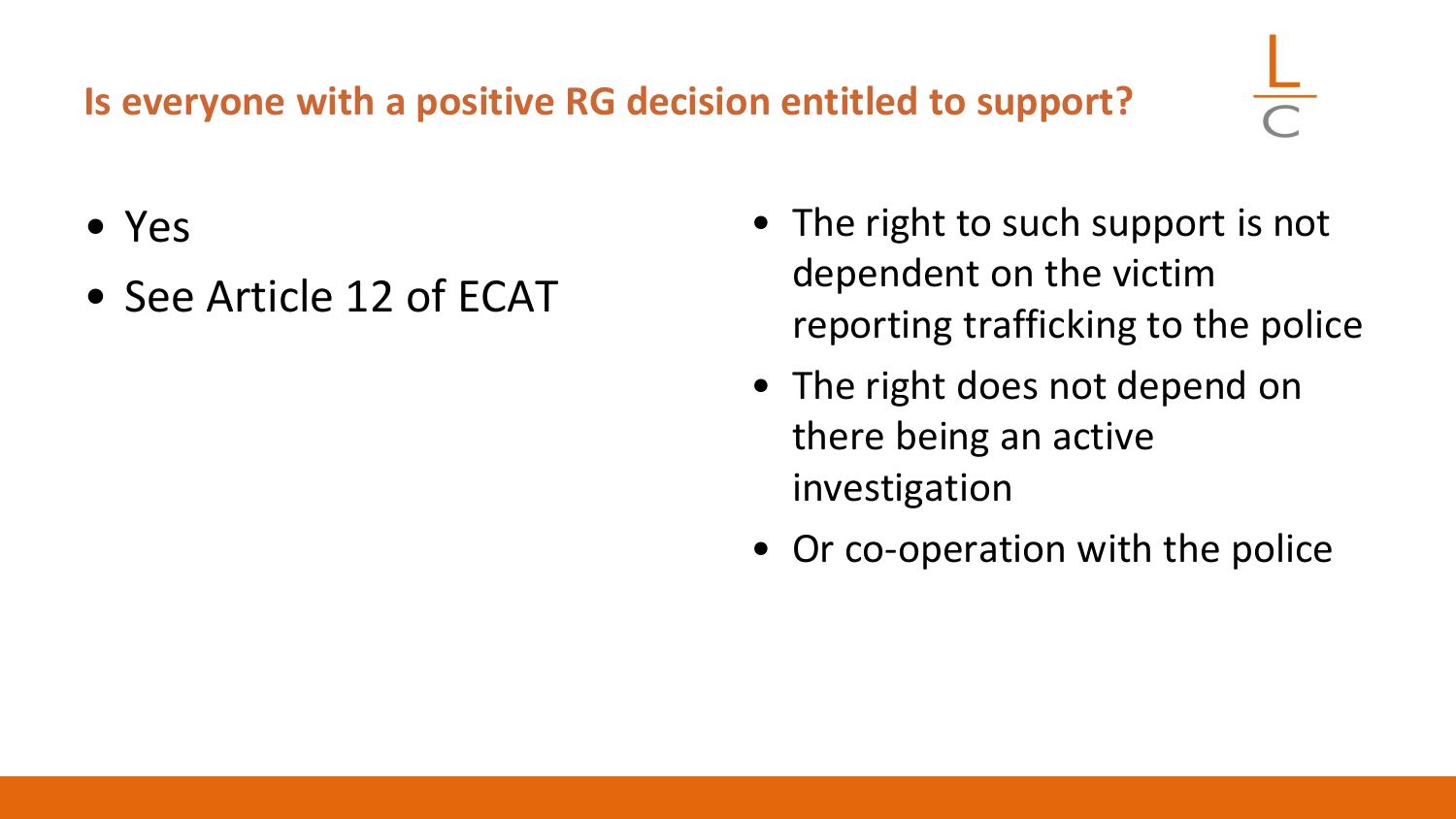### **How specific can the request for support be?**

- **Pretty specific**
- The decisions taken in providing such support and assistance MUST take into account the victim's safety and protection needs
- For example, a person may require a safe house, away from the area where they were found
- They must also be provided with medical assistance, access to the labour market, vocational training and education, see ECAT Articles 12(3) and 12(4).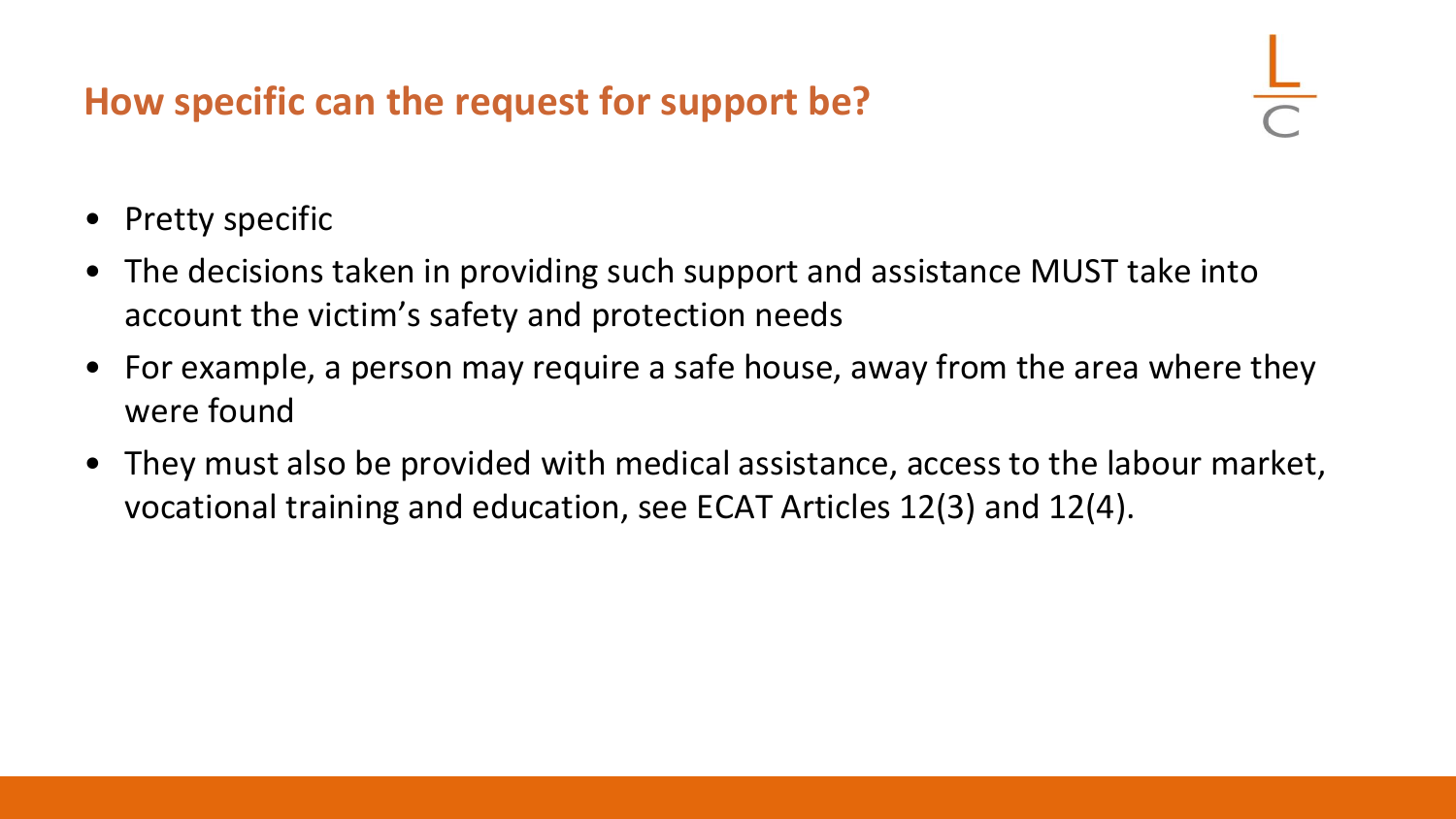#### **Support During Criminal Proceedings**

- The EU Trafficking Directive [2011/36/EU] also requires assistance and support to be provided to victims as soon as there is a reasonable grounds decision, but also before, during and for an appropriate time after the conclusion of criminal proceedings [Article 11(1)-(2)]
- Such assistance should commence as soon as there is a reasonable grounds indication for believing an individual might have been subject to an offence [Article 11(2)]
- BUT it is not conditional on cooperation with any investigation, prosecution or trial.
- Support must (as before) take into account the individual needs of the victims and be provided on a consensual basis [Article 11(5)]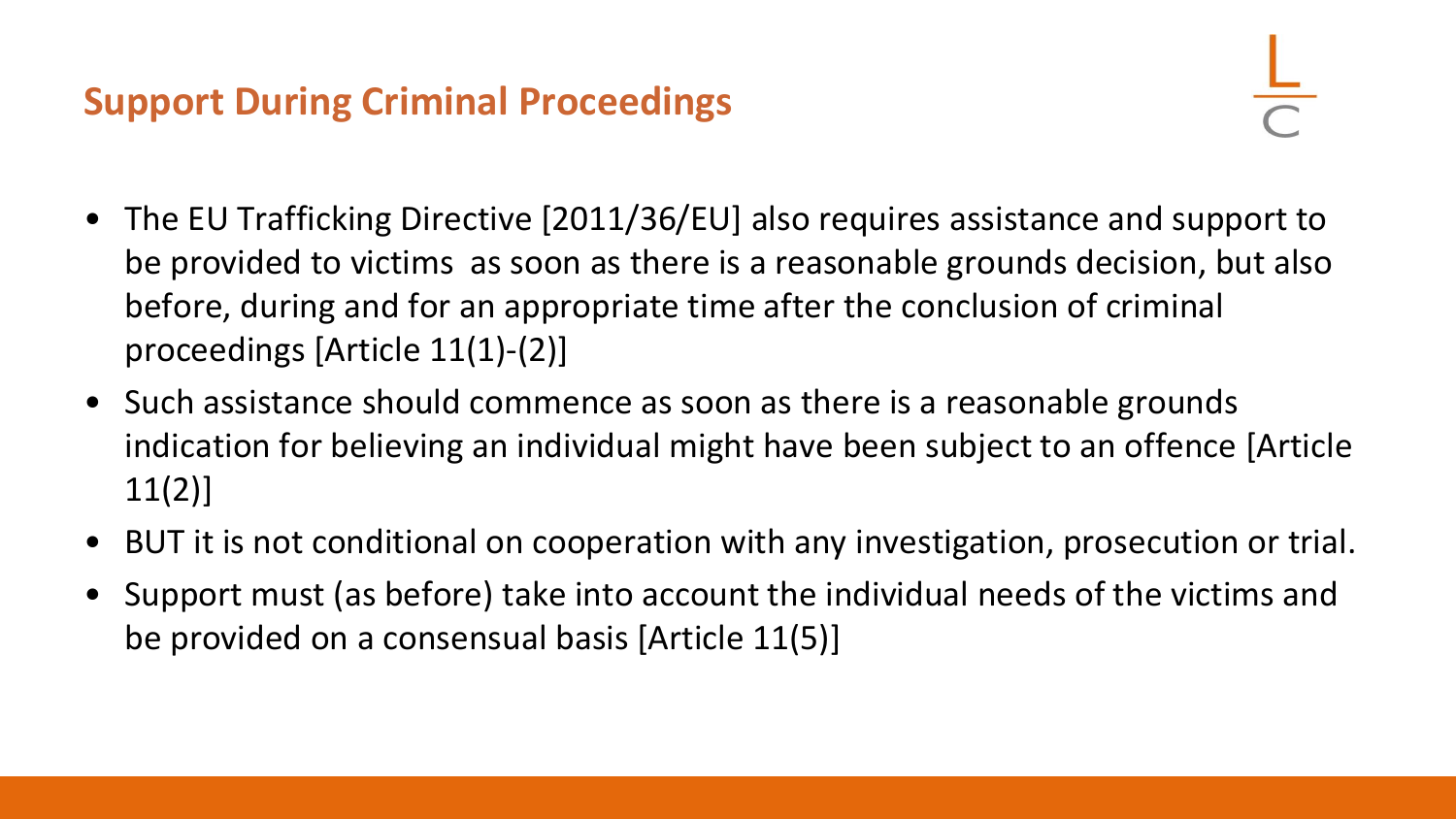#### **Any Problems?**

- Yes
- In practice, support can be pretty patchy
- There are no "minimum standards" of support
- And there are often problems when, for example, a person receives a positive "reasonable grounds" decision but then a negative conclusive decision, and support simply stops
- In due course, a challenge to the decision may result in a positive conclusive decision, but in the meantime, the person may have been removed from their safe house, or had their counselling stopped
- Once someone is recognised as a victim of trafficking, support simply stops
- There is no statutory duty to provide anything in that time: can change on a political whim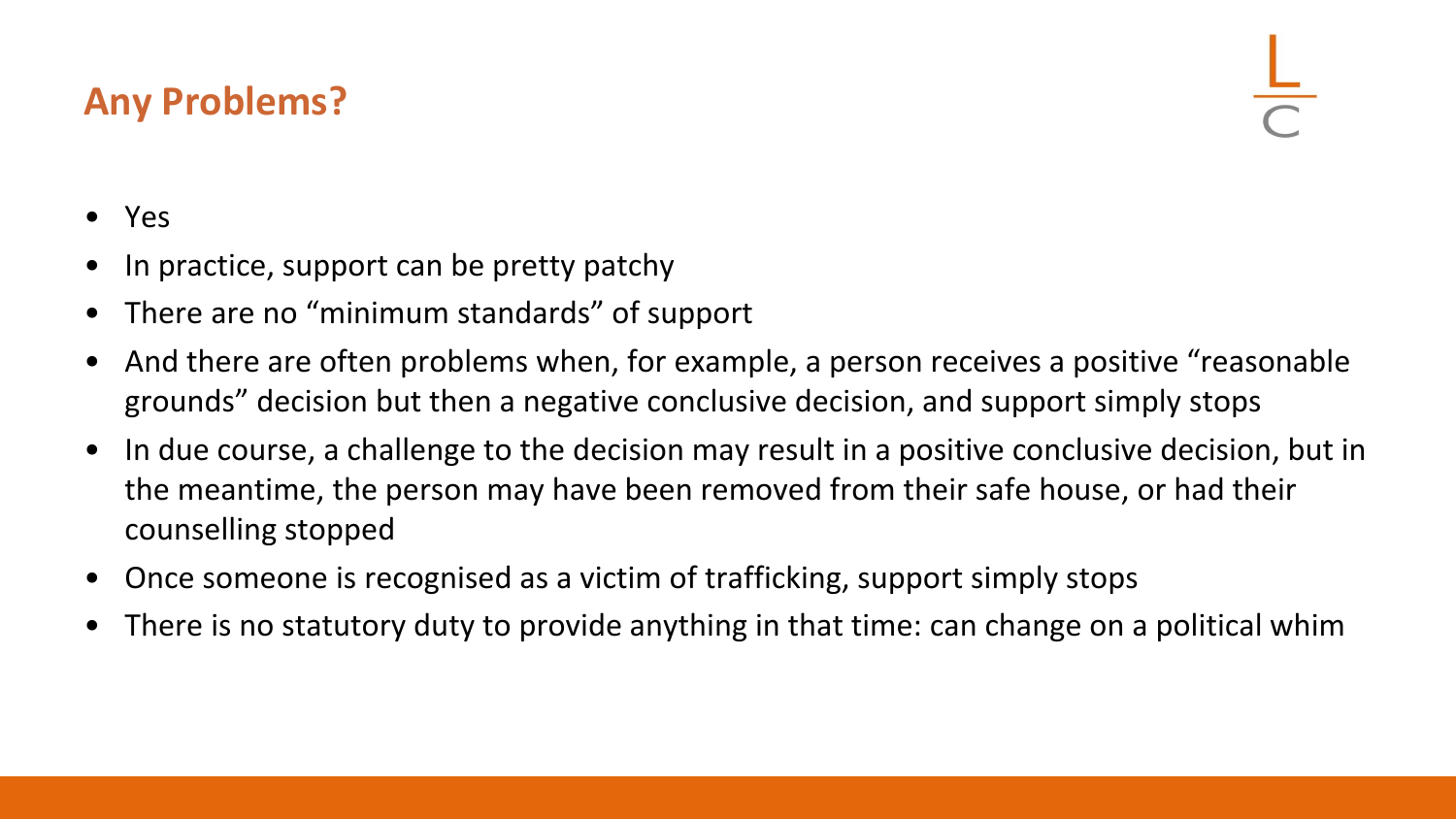**Does none of this have a domestic statutory basis?**

- In Scotland and Northern Ireland: yes
- In England and Wales: no
- Section 49 of the Modern Slavery Act 2015 requires guidance to be produced: not yet produced
- Section 50 provides for regulations to be produced relating to the provision of support and assistance to victims: not yet produced
- But there are two Bills pending before Parliament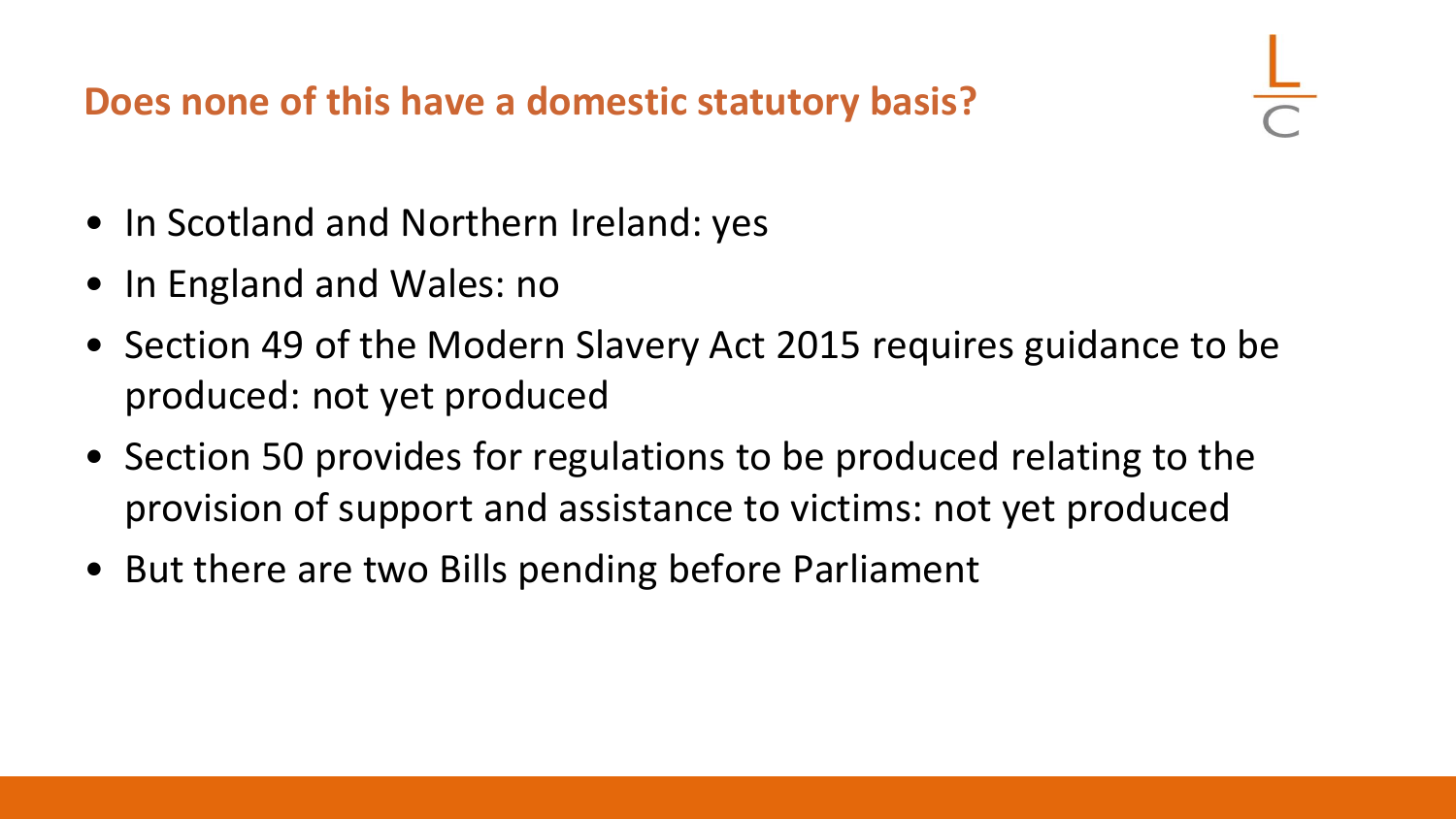**The Human Trafficking (Child Protection) Bill 2017-19**

- This aims to make provision for the creation of safe houses for children who have been subjected to human trafficking
- Its first reading in the House of Commons was on 5 September 2017
- Its second reading is scheduled for 18 January 2019
- It is a Private Members' bill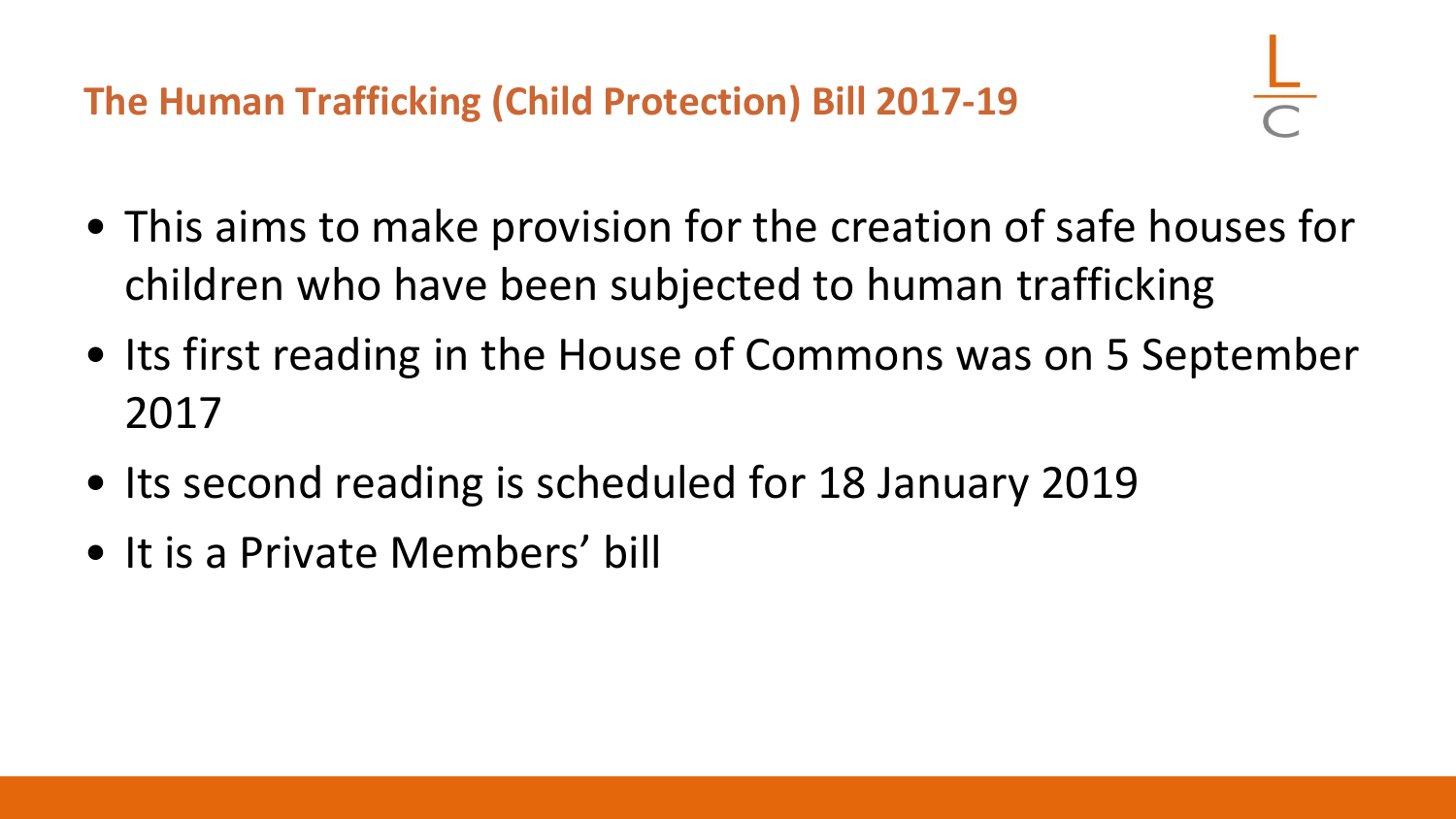## **The Modern Slavery (Victim Support) Bill (HL] 2017-19**

- This seeks to amend the Modern Slavery Act 2015 so as to create a statutory duty to provide support and assistance to potential victims of trafficking for 45 days and a further period of 12 months following confirmation of their status as a victim of trafficking
- As such, the Bill aims to ensure:
- Support from identification until conclusion of the identification process (including during any process for reconsideration of the decision)
- A minimum of 45 days' support during the R & R period
- A discretionary power to continue support if necessary
- Temporary admission whilst being considered by NRM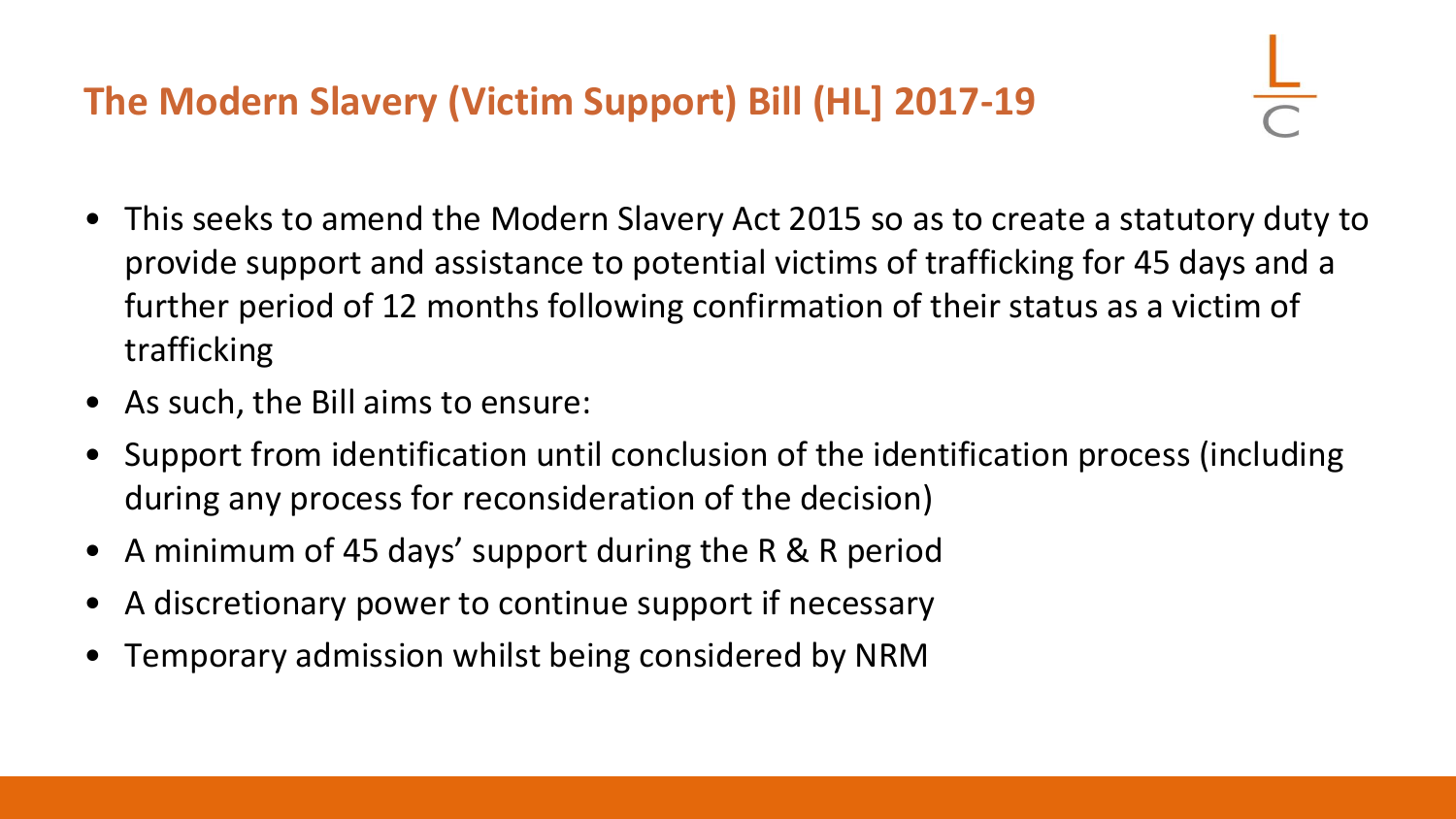## **The Modern Slavery (Victim Support) Bill**

- It is also a private members' bill
- This Bill started in the House of Lords and completed its HL stages on 10 May 2018
- It had its first reading in the House of Commons on 17 May 2018
- Due second reading on 23 November 2018
- Inserts a new section 48A into the Modern Slavery Act 2015
- **[copy of the Bill in your packs]**
- But would ensure that providing support would become a statutory duty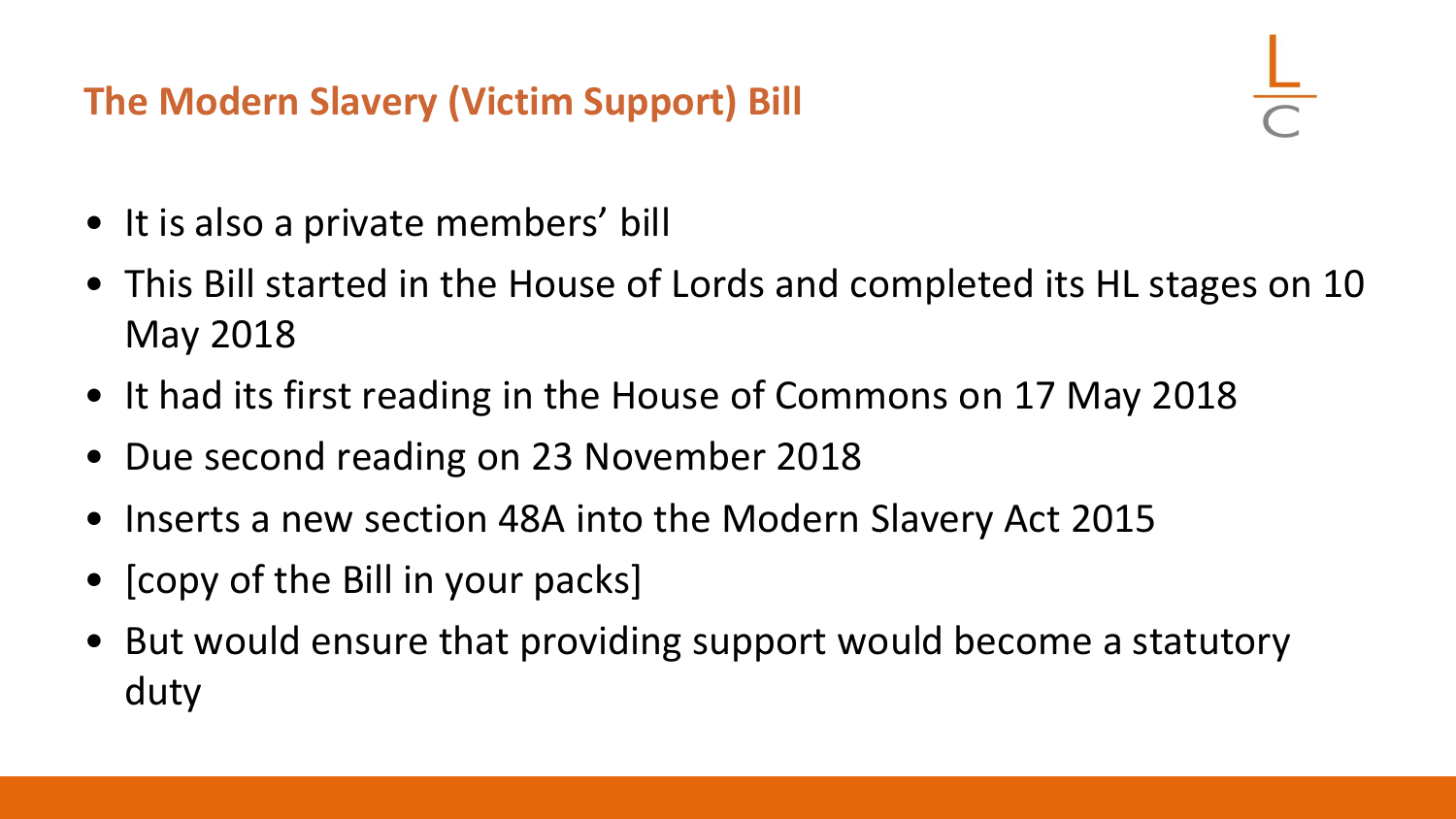#### **Will it actually change anything?**

The main change is the fact that *if the person wants it,* specialised advice and support would be provided **as soon as** the person is referred for a determination as to whether they are a victim of trafficking and would RETAIN that support until

- There is a negative "reasonable grounds" determination or
- A conclusive decision that the person is a victim of trafficking
- A conclusive decision that the person is NOT a victim of trafficking and all internal appeals and challenges have been exhausted.
- If a conclusive decision is made that the person is a victim of trafficking during the R & R period, the support would continue until the end of 45 days

There is also a power to extend support for as long as appropriate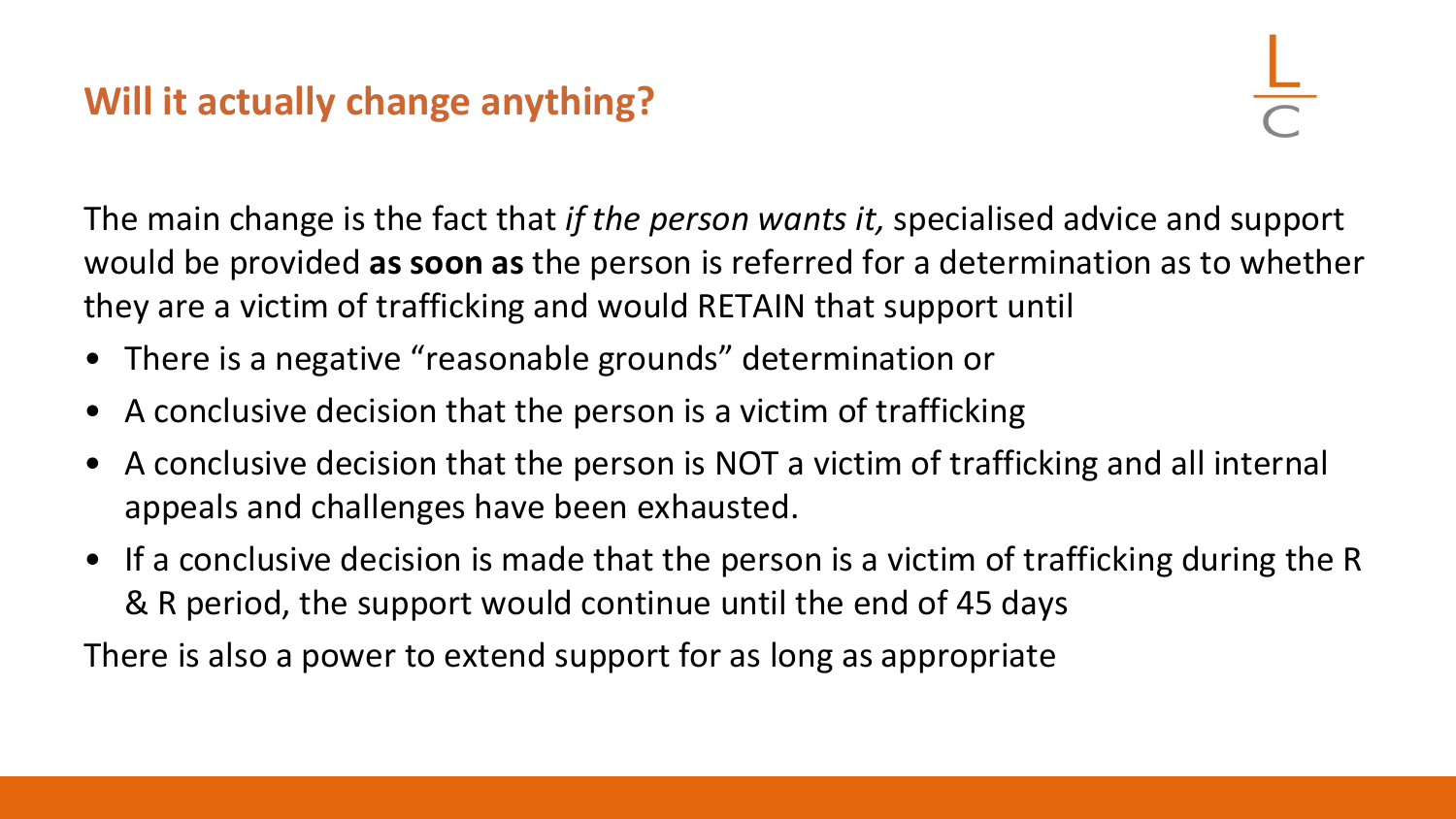

If someone has had a conclusive decision that they are a victim of trafficking, the support doesn't end there

- Assistance and support would continue for 12 months from the date when the earlier period of support ends
- But again, there is a power to extend that beyond the 12 months
- And the Bill sets out a series of criteria which the SSHD must consider when determining whether to extend support (individual circumstances, need for protection from harm, medical/psychological need for treatment, participation in criminal proceedings, whether compensation proceedings are being pursued and whether the person's support worker recommends it).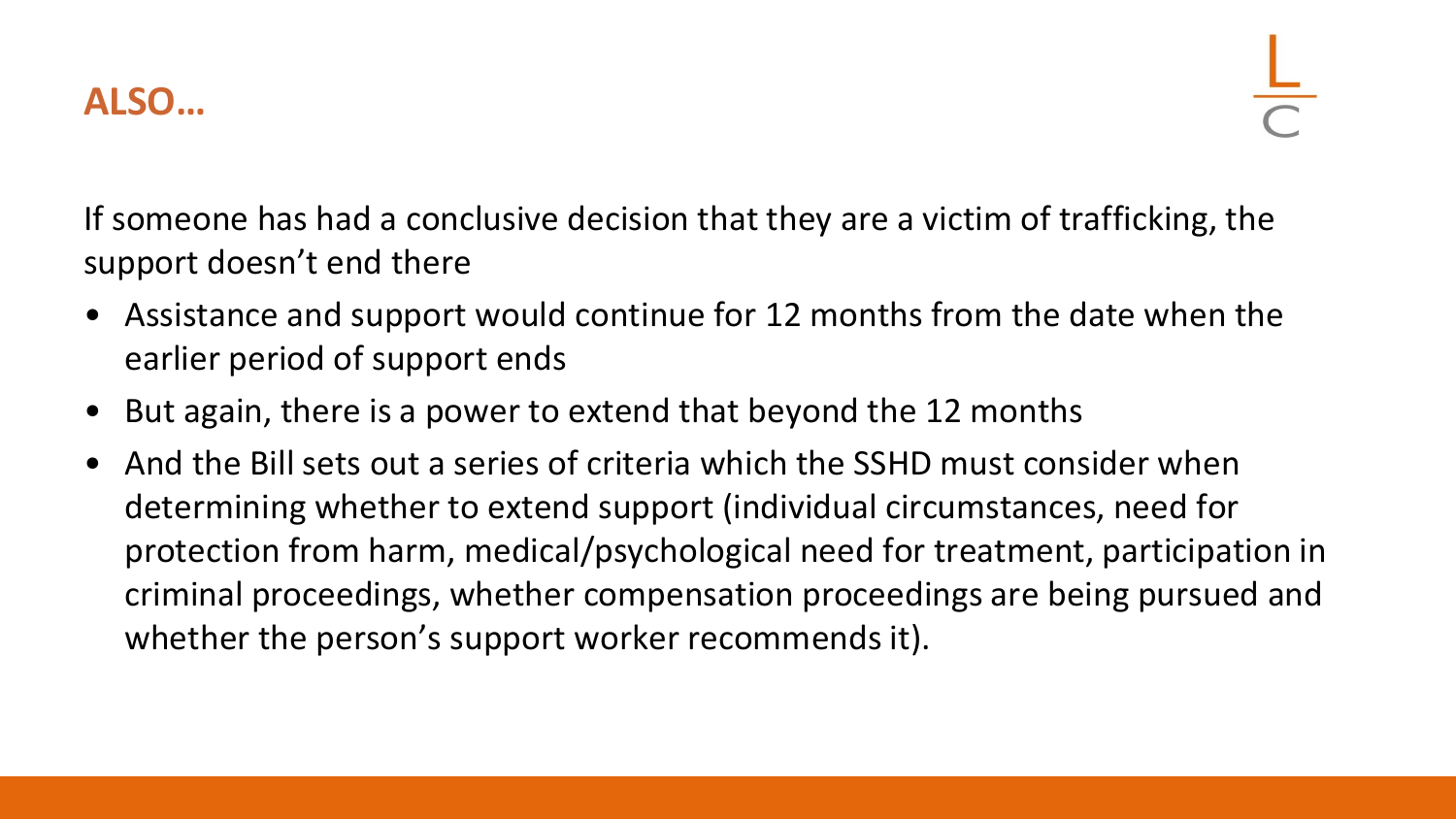# **What would "support" mean under the new regime?**

The Bill defines it as:

- Appropriate and safe accommodation
- Material assistance, including financial assistance
- Medical advice and treatment
- **Counselling**
- A support worker
- Appropriate information on any matter of relevance or potential relevance to the particular circumstances of the person
- Translation and interpretation services
- Assistance in obtaining legal advice or representation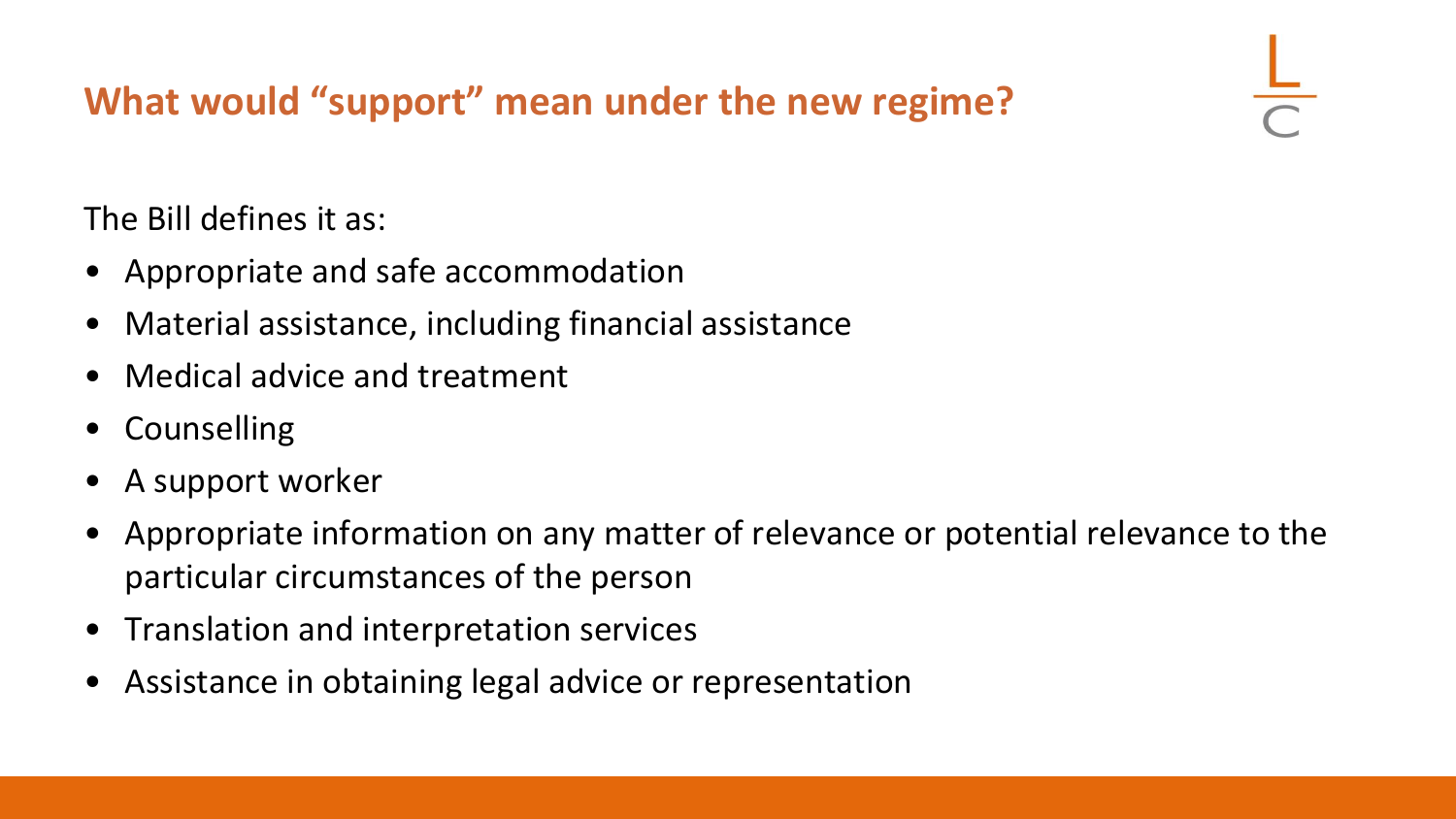## **Anything Else?**

- Yes
- The Bill requires the SSHD to make regulations by statutory instrument to set out **minimum standards** for assistance and support to be provided under the Act
- This is good news for victims, as currently support can be very patchy depending on where they live, the nature of their needs and so on.
- So keep an eye out for the progress of this Bill...
- Will it pass?
- Hard to tell. It will cost money but it did go through the House of Lords unamended